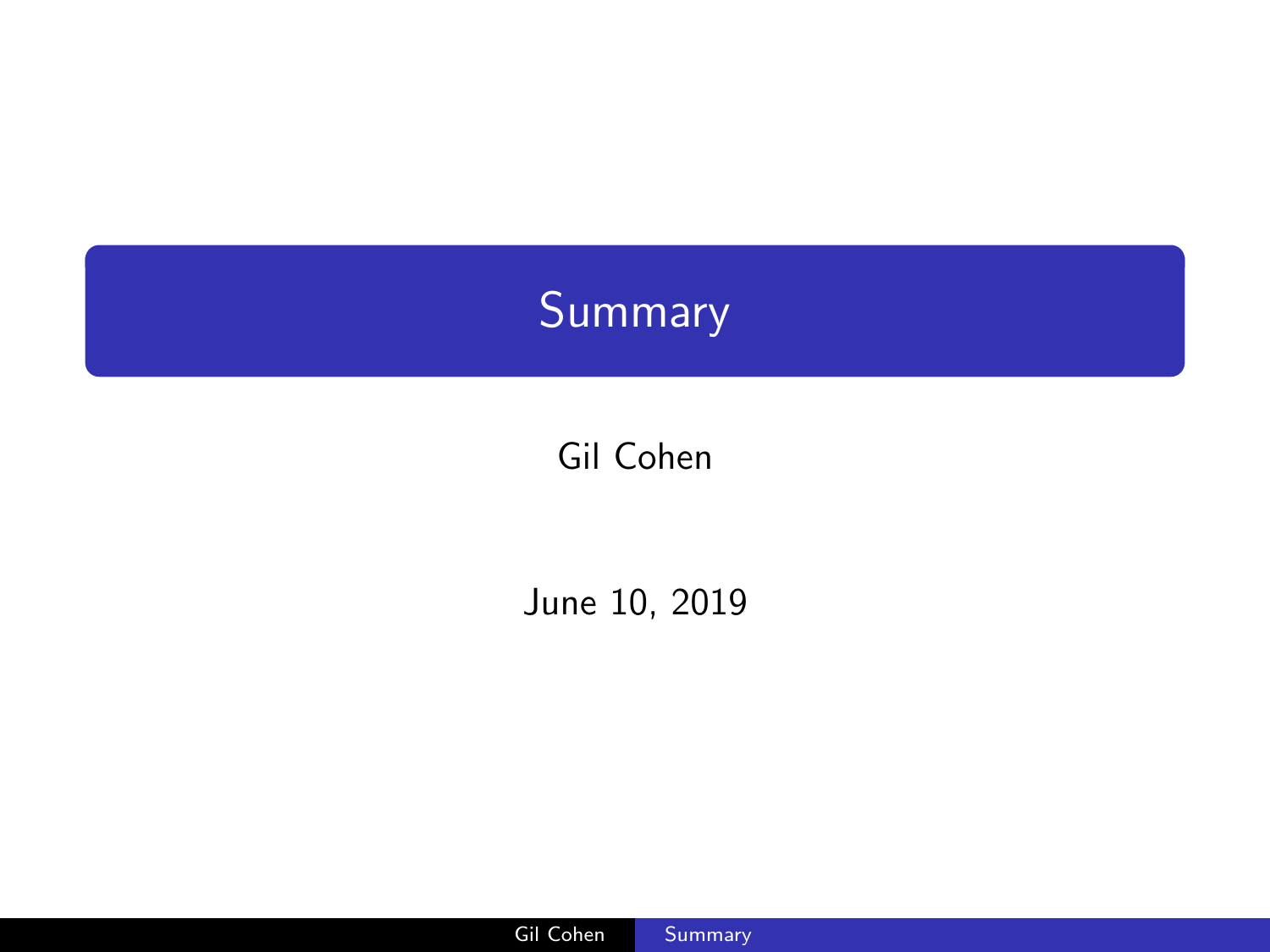#### We have learned so much!

- We started with plane curves  $Z_f(K)$  (oh, youth!)
- The ring of polynomial functions  $C_f$
- Played a little bit with resultants
- First significant theorem Hilbert's Nullstellensatz

The latter hinted that we should go algebraic so we did!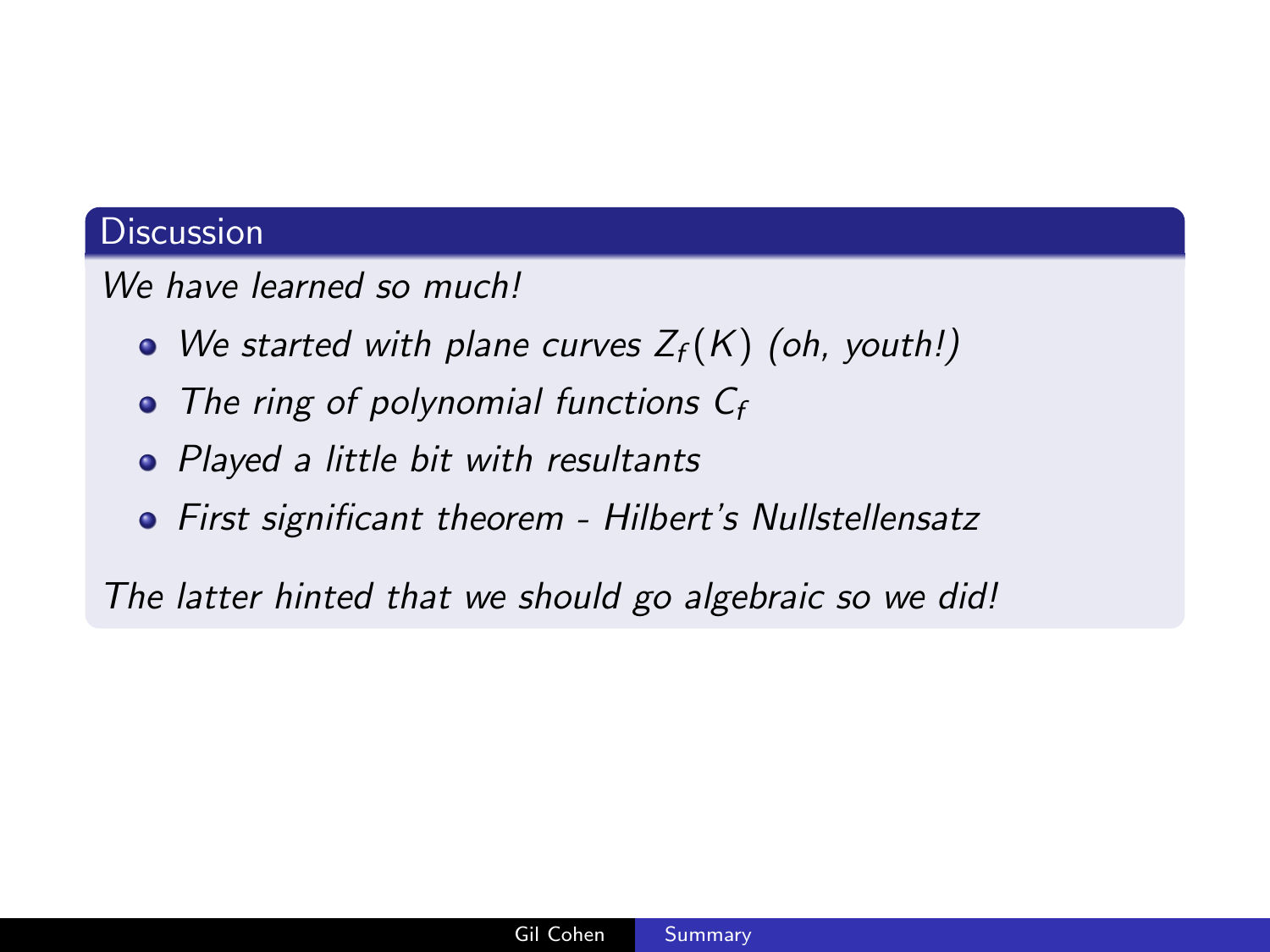- Modules
- Integral extensions
- Field embeddings, separable extensions
- Krull dimension of a ring
- Noetherian rings and Dedekind domains
- Localization of rings and modules
- Factorization of ideals
- Hilbert's basis theorem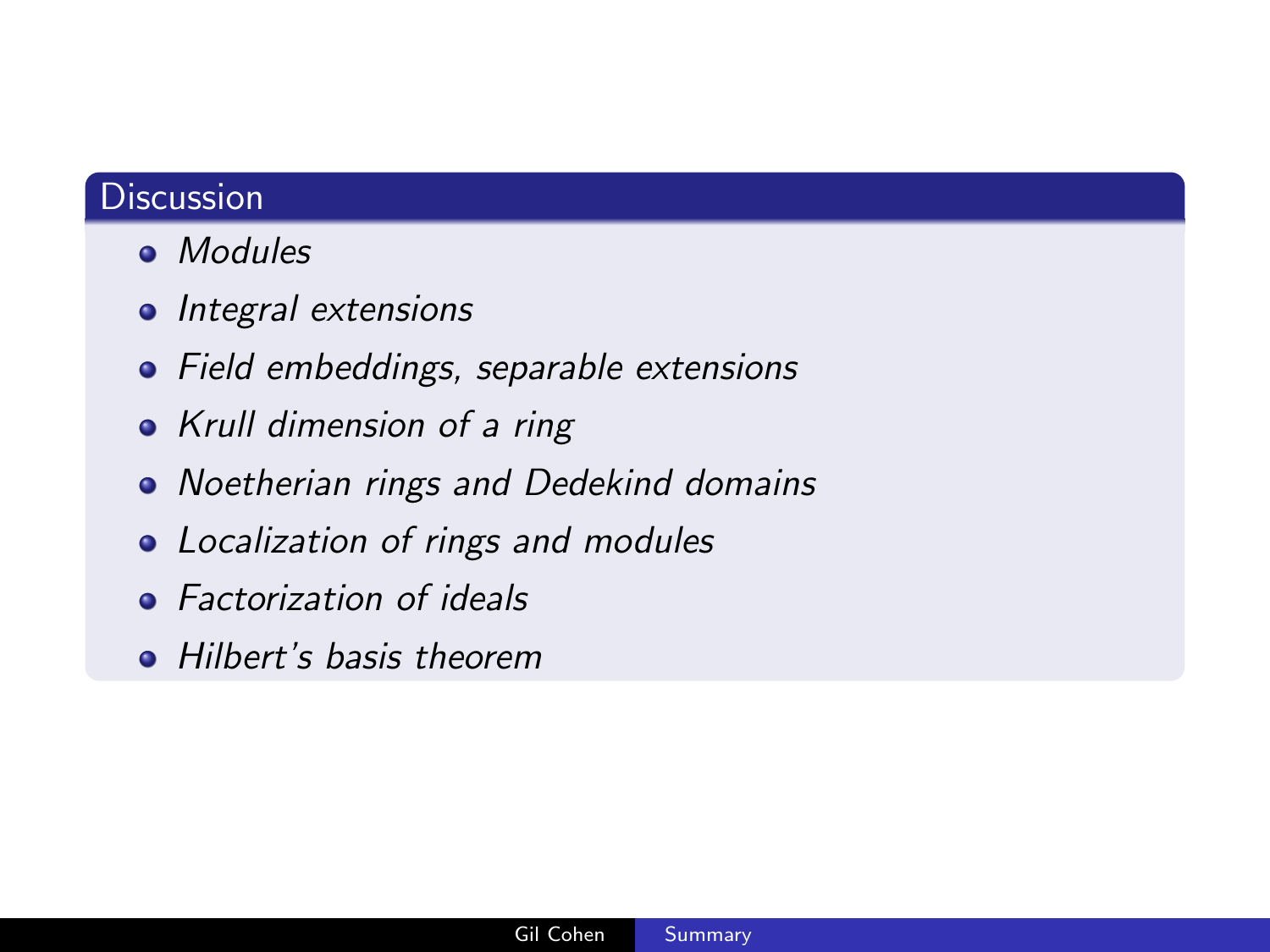Then we used our new algebraic machinery.

- Local PID and singularity
- Dedekind domains and unique factorization of ideals
- Dedekind domains and nonsingular curves

At this point we turned things around and started from the abstract algebra (motivated by the geometric investigation)

- **Affine curves**
- Valuations and local PIDs
- Complete nonsingular curves
- **•** Function fields

This enabled us to formally define poles, zeros and their multiplicities, and also to work with fields that are not algebraically closed.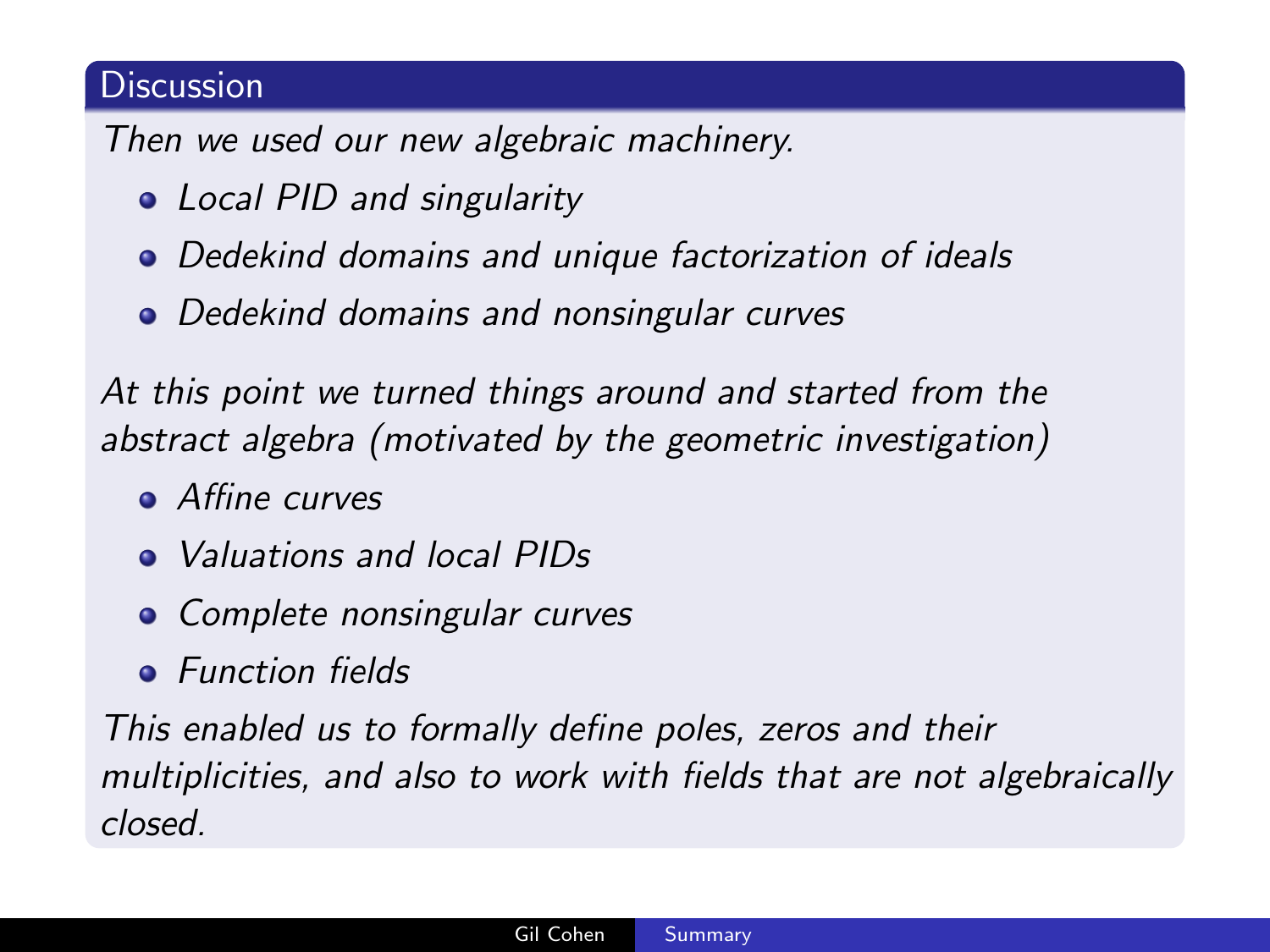We stated Riemann's theorem and (finally!) defined Goppa codes. We also took a brief look at projective geometry - the geometry that corresponds to complete nonsingular curves.

At the end of the day, this course was about the basic language: Dedekind domains, dimension, nonsingular complete curves, valuations, function fields. To even define those we needed a fair amount of commutative algebra and some field theory.

If in the current course we learned the ABCs, the next course is poetry :) It will be less about basic algebraic machinery and more concrete work on curves over finite fields. The next course will have 4 main topics.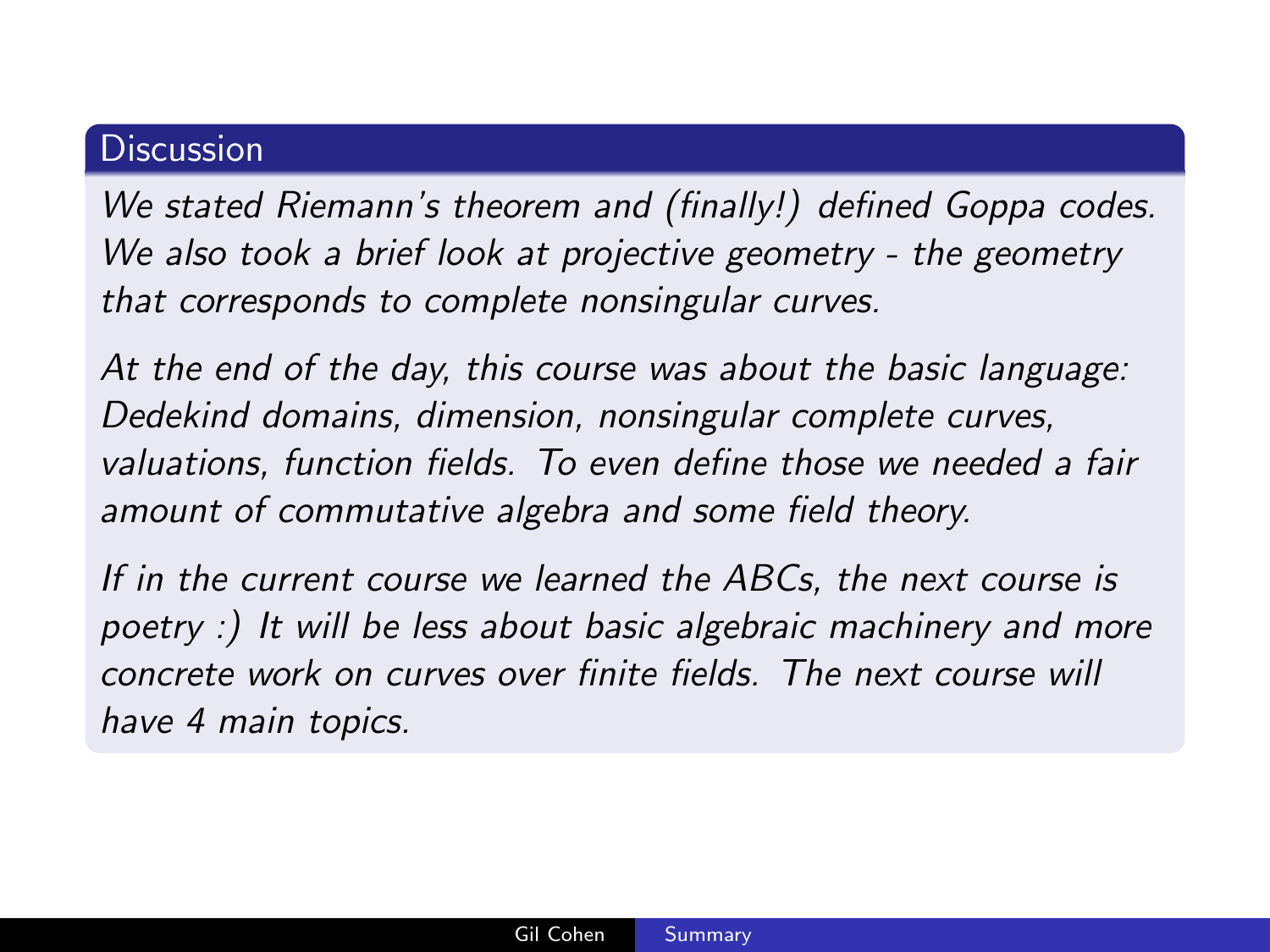### (1) Factorization in ring extensions

- Some beautiful Galois theory being employed including the study of "special" extensions such as Artin-Schreier extensions  $(y^{p} - y = f(x))$  and Kummer extensions  $(y^{n} = f(x))$ .
- Commutative algebra mostly using the going up  $/$  down theorems.
- Questions about ramification analogous to question in algebraic number theory, involving the study of traces, norms, resultants and discriminants.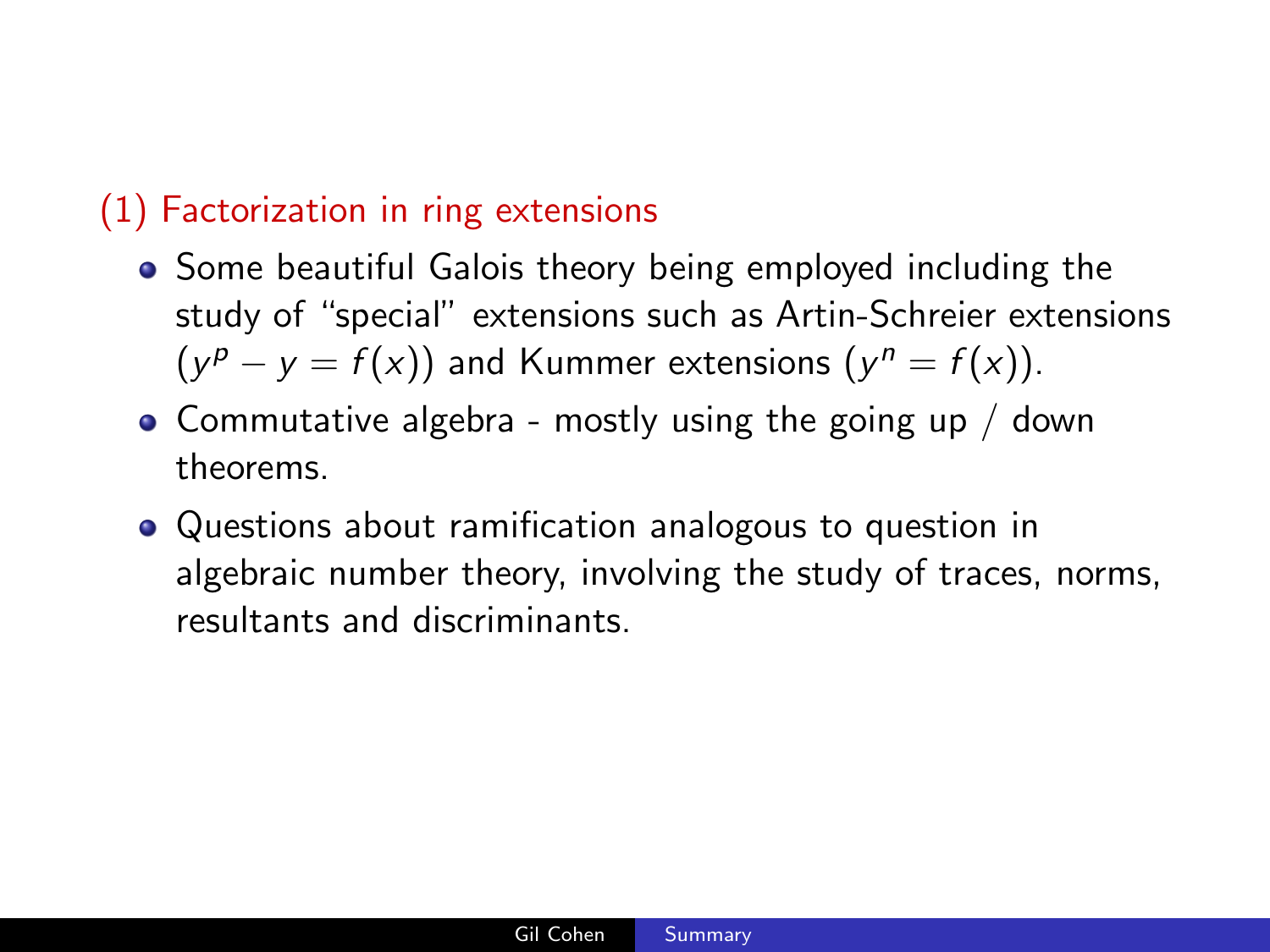(2) The Zeta function attached to a curve. Absolutely beautiful mathematics!

$$
\zeta(s) = \sum_{n=1}^{\infty} \frac{1}{n^s} = \prod_{p \text{ prime}} \left( 1 - \frac{1}{p^s} \right)^{-1}.
$$

$$
\zeta(s) = \sum_{l \neq 0} \frac{1}{|A/l|^s} = \prod_{M \in \text{Max}(A)} \left( 1 - \frac{1}{|A/M|^s} \right)^{-1}
$$
If we let  $b_d = |\{ M \in \text{Max}(A) | |A/M| = q^d \} |$  then  

$$
\zeta(T) = \prod_{d \in \mathbb{N}} \left( 1 - T^d \right)^{b_d} = \frac{f(T)}{(1 - qT)(1 - T)}.
$$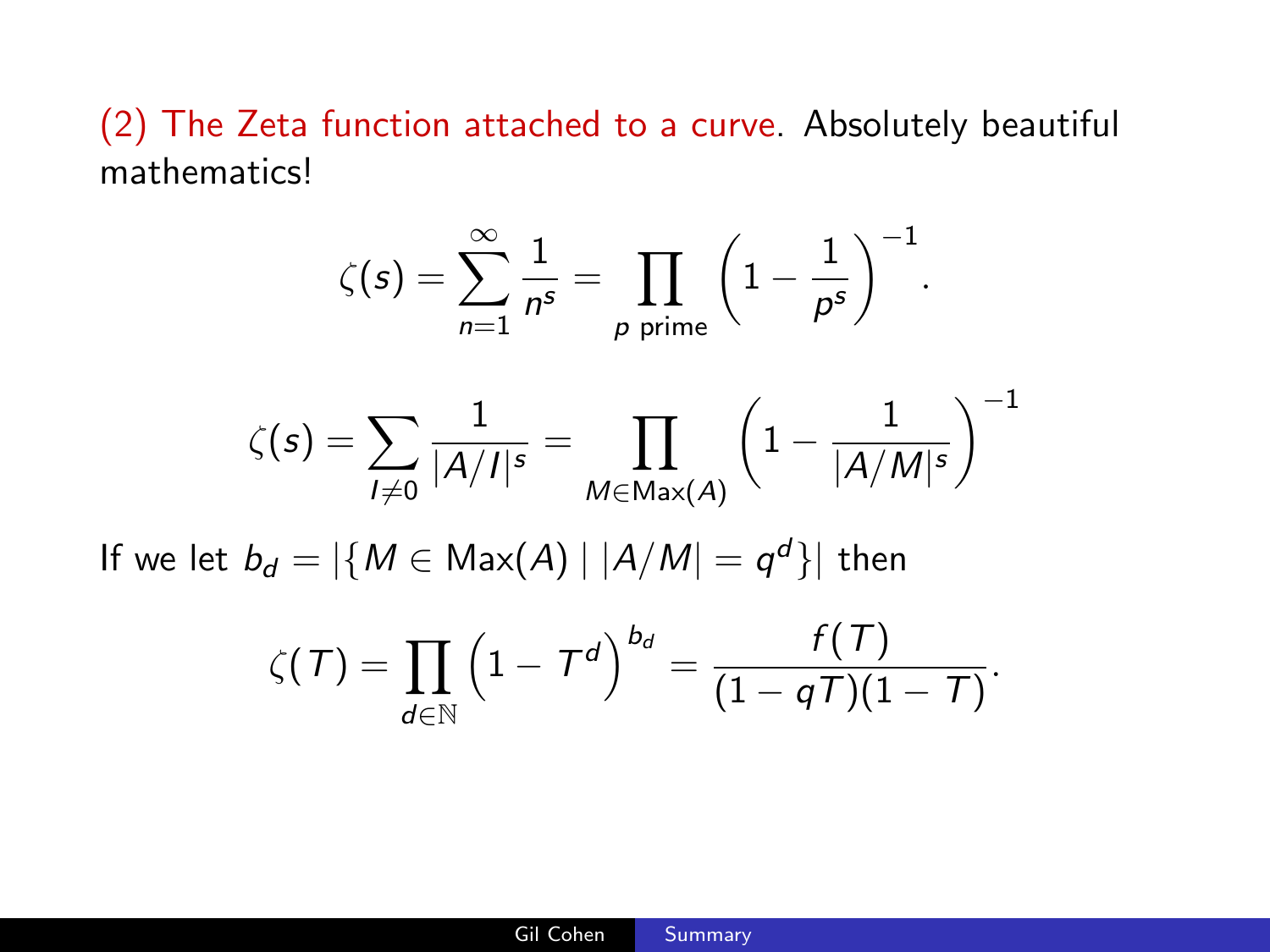$$
\zeta(\mathcal{T}) = \prod_{d \in \mathbb{N}} \left(1 - \mathcal{T}^d\right)^{b_d} = \frac{f(\mathcal{T})}{(1 - q\mathcal{T})(1 - \mathcal{T})}.
$$

$$
f(\mathcal{T}) = \prod_{i=1}^{2g} (1 - \omega_i \mathcal{T})
$$

Amazingly, Riemann hypothesis for curves over finite fields, proved by Weil in the 1940, states that

$$
|\omega_i|=\sqrt{q}.
$$

We will see the proof and much more.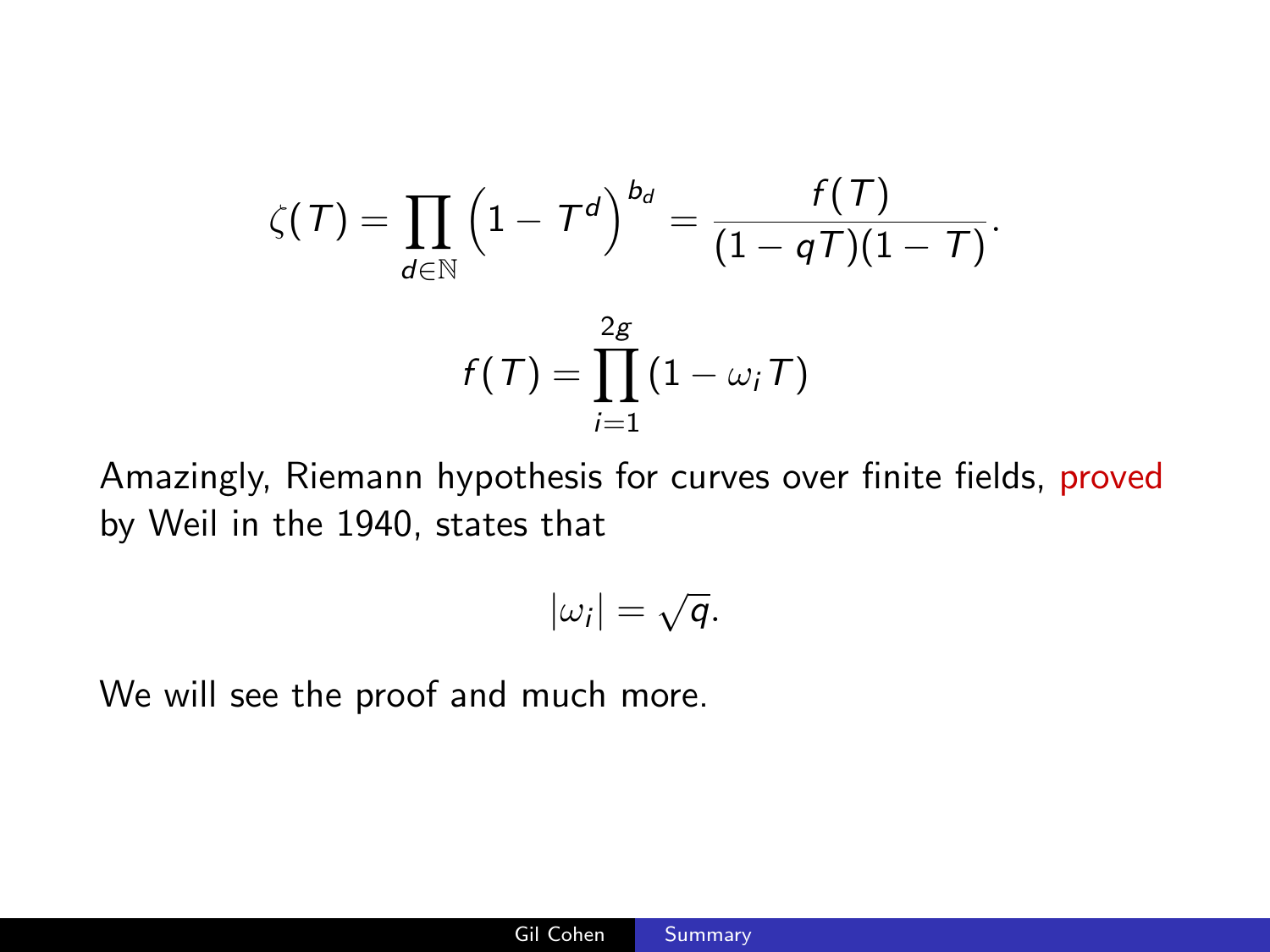(3) Constructions of curves with optimal ratio  $g/n$  These are super elegant constructions. For example: over  $\mathbb{F}_8$ 

$$
y^2 + y = x + 1 + \frac{1}{x}
$$

$$
z^2+z=y+1+\frac{1}{y}
$$

Or over every even prime power  $q = \ell^2$ 

$$
y^{\ell} + y = \frac{x^{\ell}}{x^{\ell-1} + 1}.
$$

Another example

$$
y^2 = \frac{x(x-1)}{x+1}.
$$